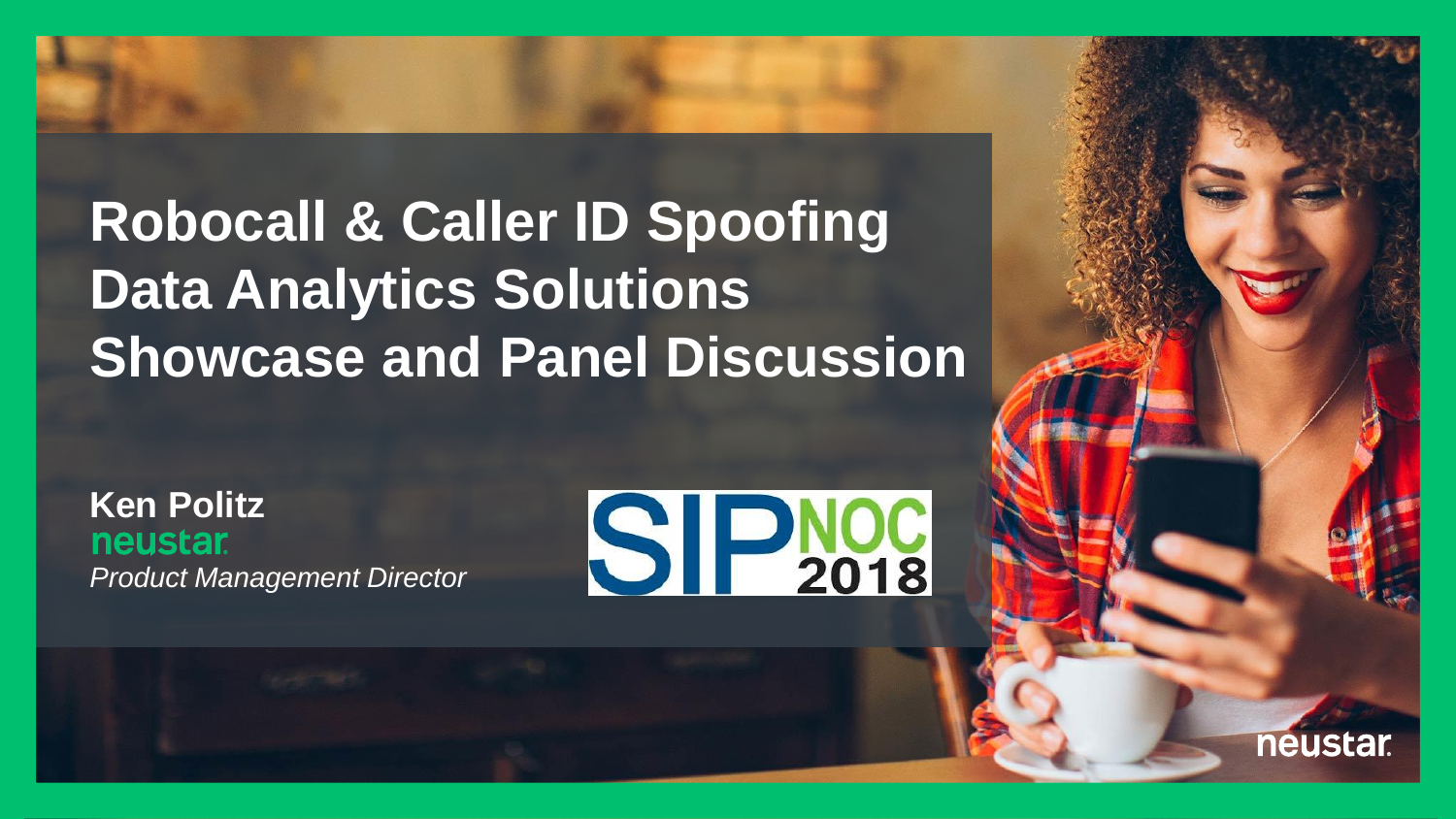### **For over 20 years, Neustar's unique capabilities have made it the leader in identity resolution.**





### **GOVERNMENT**

Empowering all major government agencies and security units.

#### **ENTERPRISE**

Empowering all leading financial institutions and over 7000 brands.

#### **CALLER ID**

Empowering all leading communications service providers.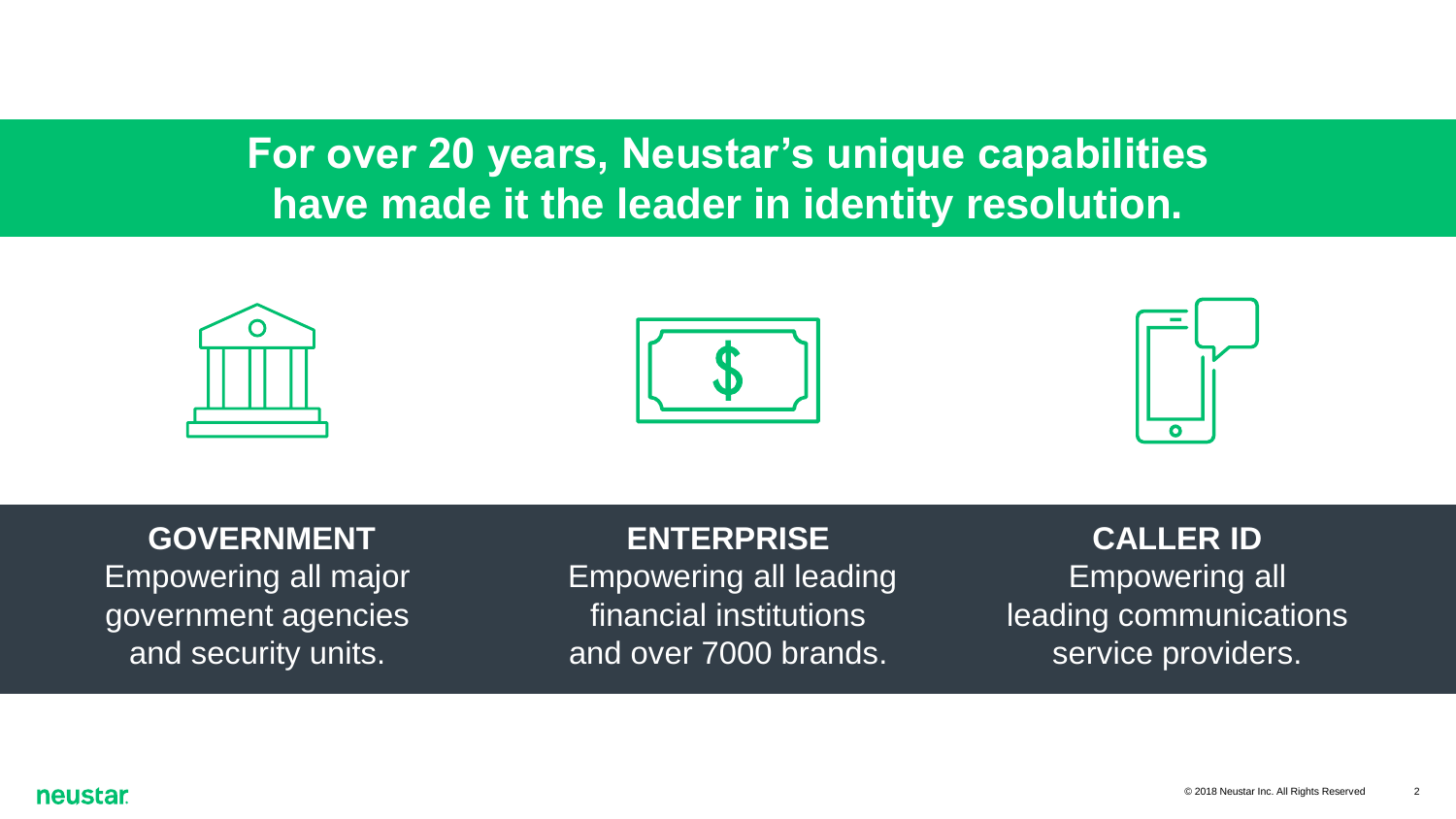### A LOSS OF CONSUMER TRUST



## **Business calls go unanswered**

Source: Boston Consulting Group, 2017

**20%**

Decrease in answer rates for outbound contact centers

**78%**

Credit & Collections companies that report their calls are being blocked

Source: PACE, 2018 Source: ACA International, 2018 Source: ACA International, 2018

**74%**

Credit & Collections companies that report their calls are being mislabeled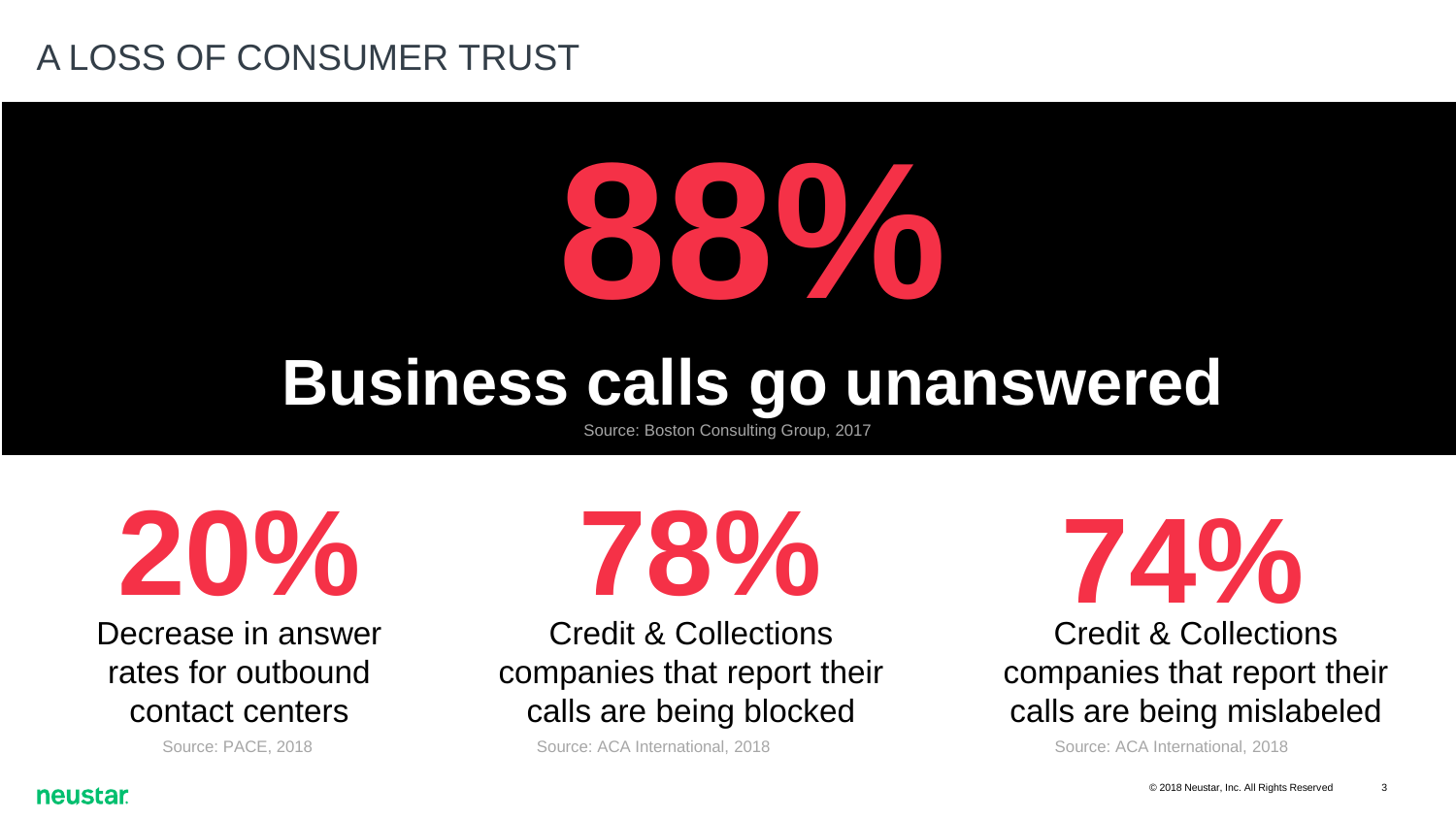# COOPERATION IS THE THOROUGH CONVICTION THAT NOBODY CAN GET THERE UNLESS EVERYBODY GETS THERE.

- VIRGINIA BURDEN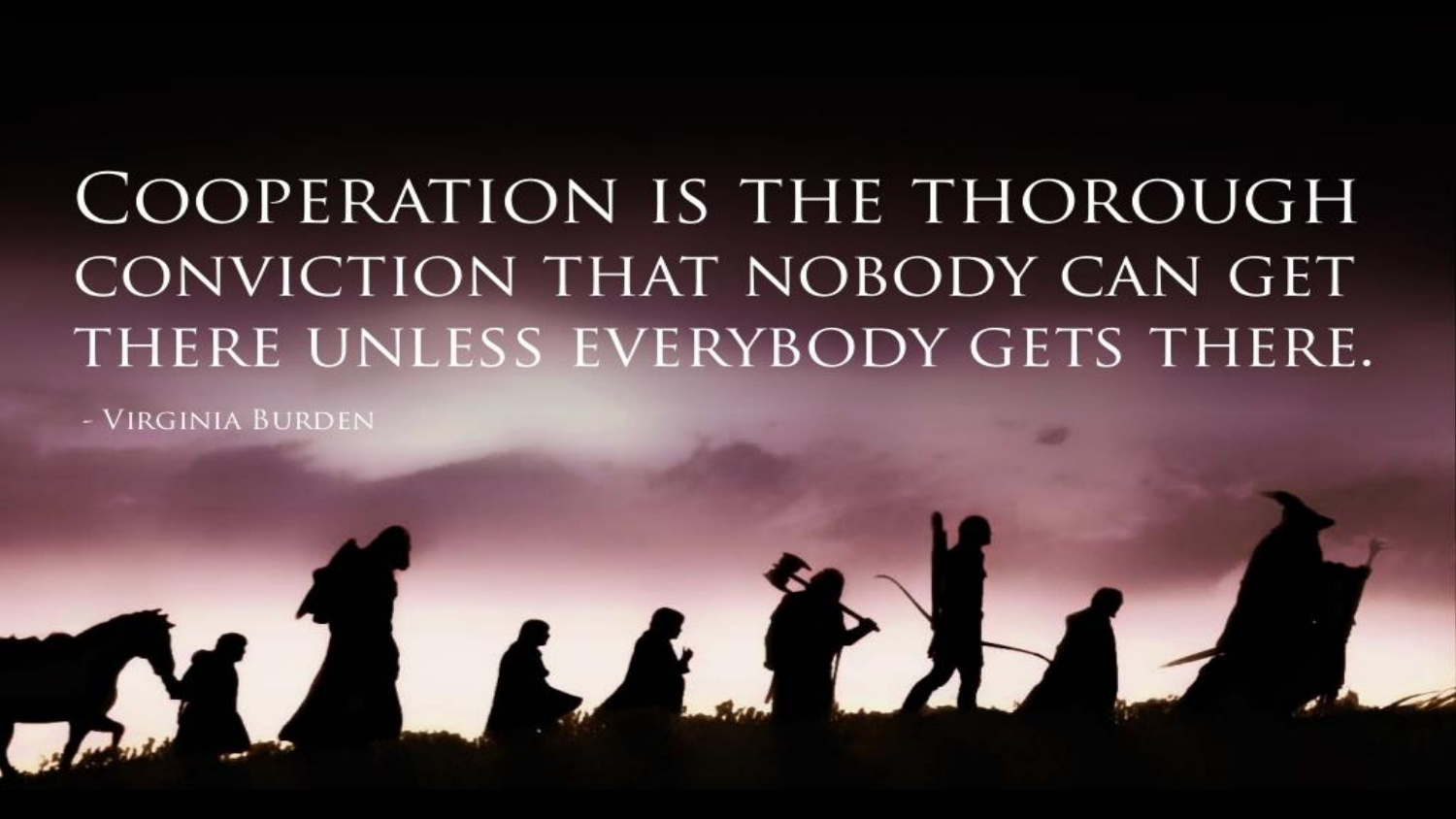### "WALLED GARDENS" OF CALLER ID & ANALYTICS

Number of Landline & Mobile Devices



Source: Neustar, Strategy Analytics

**neustar**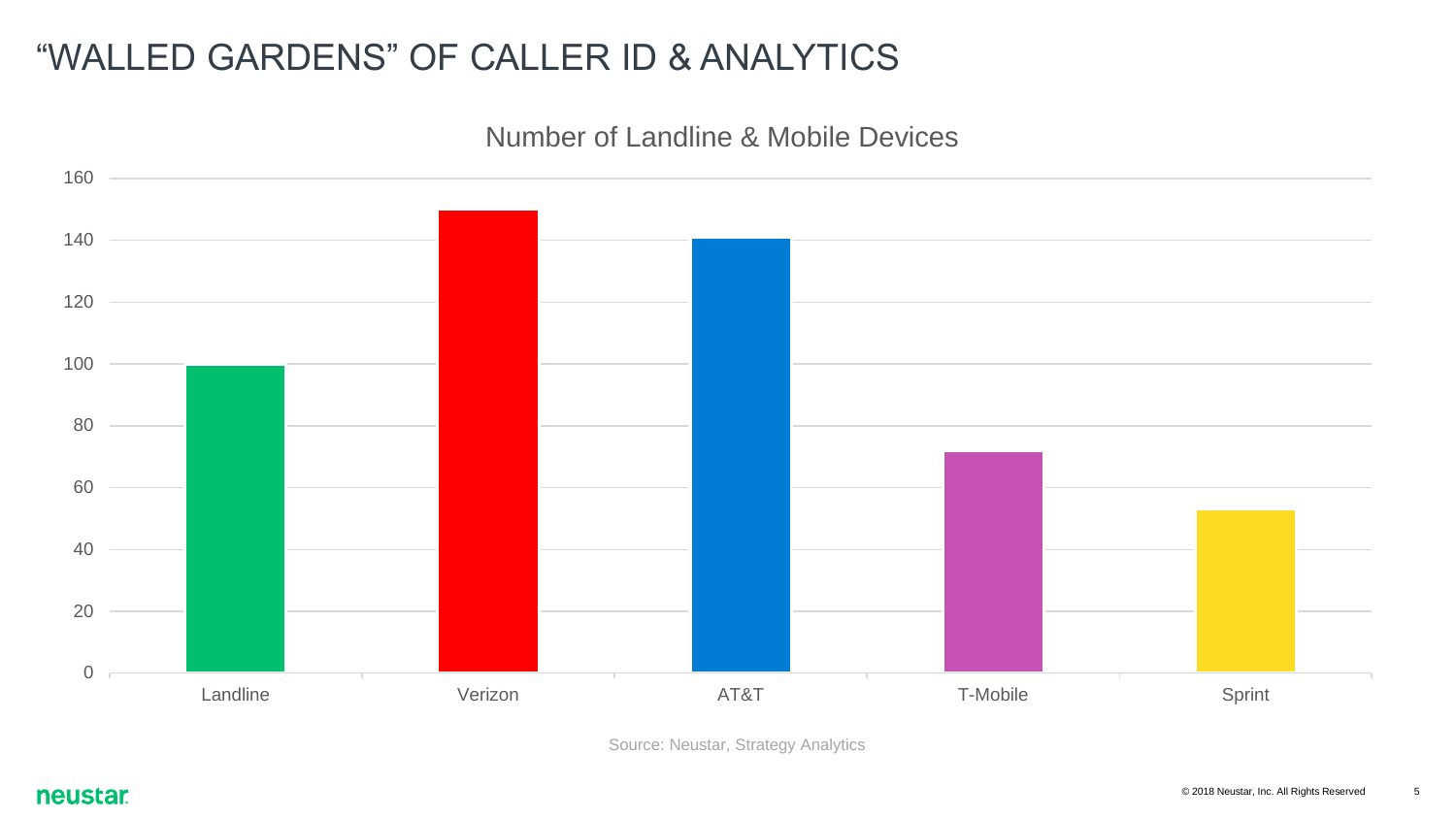### ONGOING INDUSTRY PILOT

- **Prove** out solutions to **improve the call experience**
- **EXECUTE: Centralized platform to** register and manage phone numbers
- **Deployed across caller ID ecosystem**
- **Shared with mobile app &** analytics companies



**neustar**